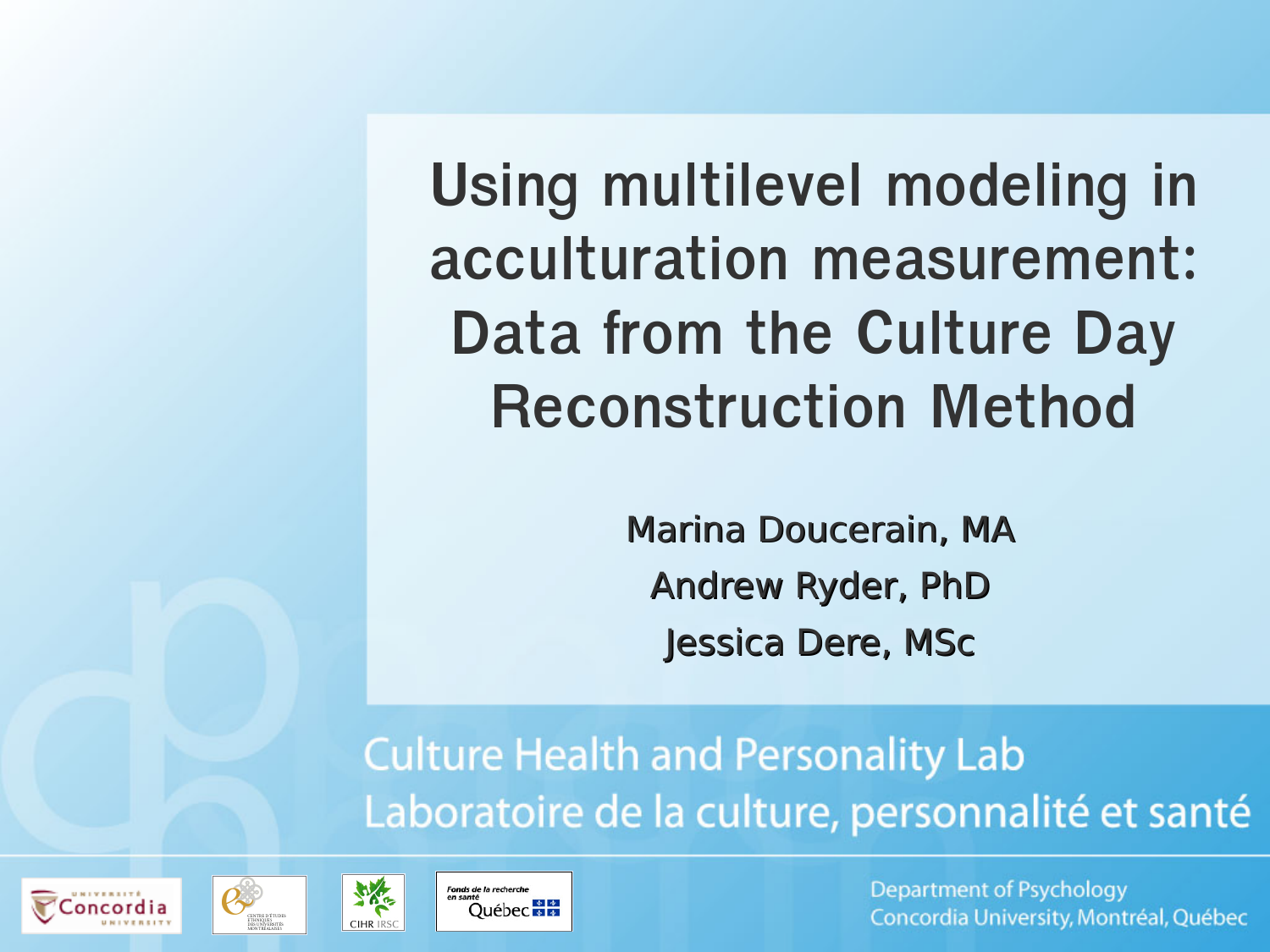# Acculturation

# Psychological changes resulting from prolonged cross-cultural experience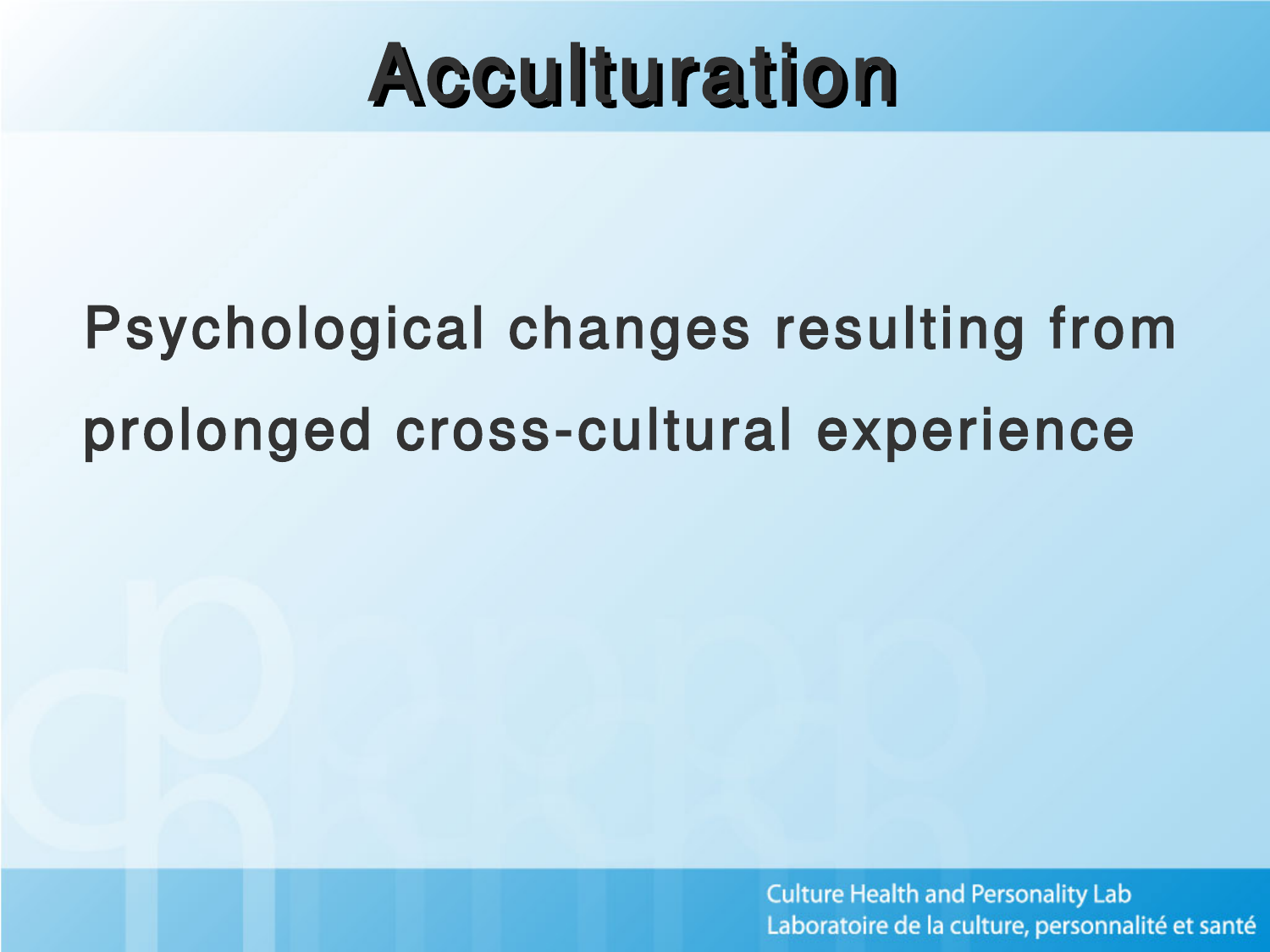# Issues

- Theorizing vs. measuring
- Acculturation as trait!?!
- Daily life: shifts, flux, and variability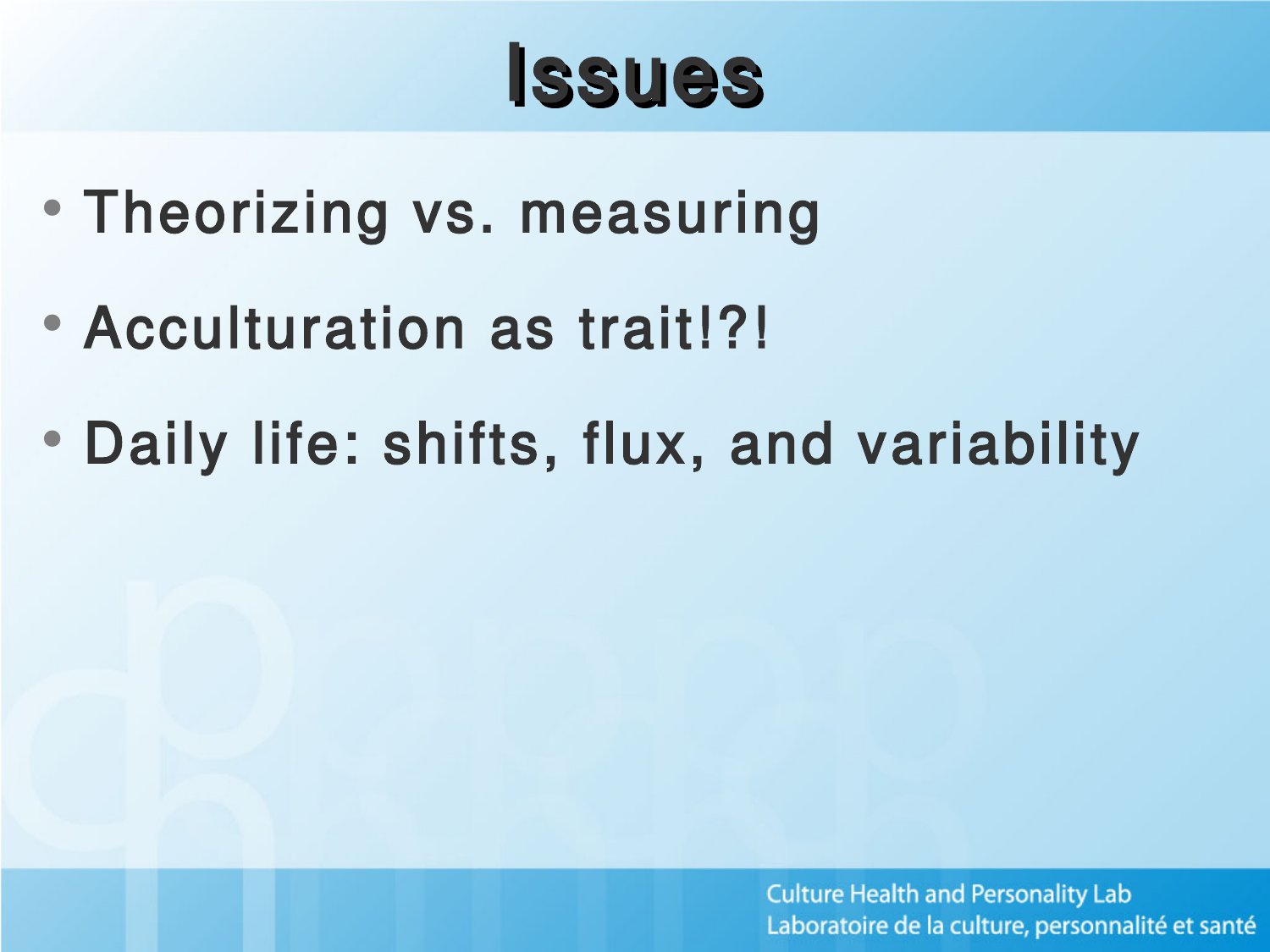# Goal of the study

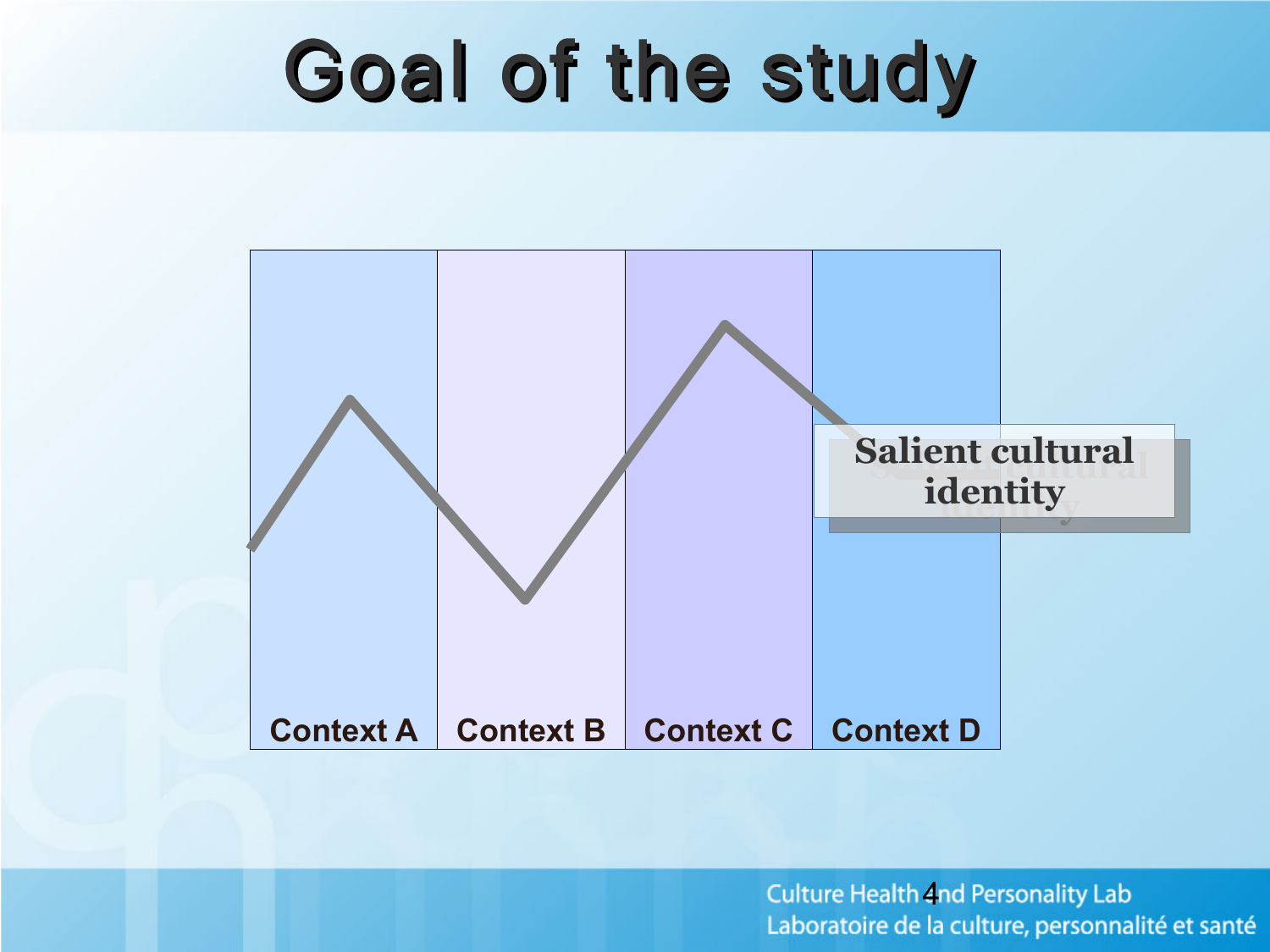# Day Reconstruction Method

- Kahneman et al. (2004)
	- Diurnal patterns of affect
	- Day as series of episodes
- Cultural adaptation of DRM (C-DRM) – Additional questions on culture and language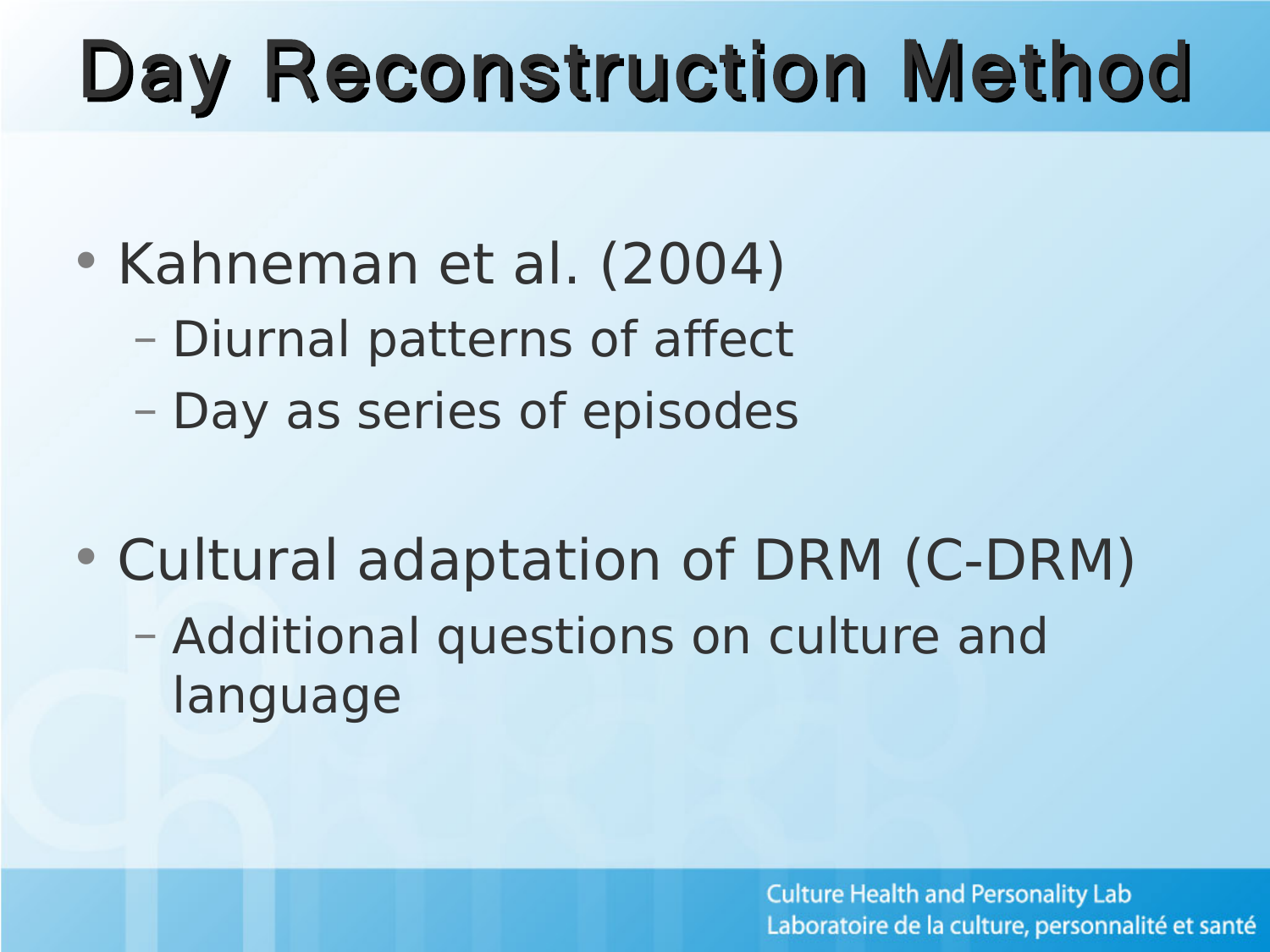### **Morning**

(from waking up until just before lunch)

| What happened?<br>Episode Name             | Time it<br>Began | Time it<br>Ended | Notes to yourself:<br>What did you feel |
|--------------------------------------------|------------------|------------------|-----------------------------------------|
| Breakfast<br>1M (First morning<br>episode) | 7:30             | 8:15             | Good                                    |
| Finished assignment<br>2M                  | 8:45             | 9:30             | Busy                                    |
| Take bus<br>3M                             | 9:45             | 10:15            | In a hurry!                             |
| In class<br>4M                             | 10:15            | 11:30            | Worst class ever                        |
| Java-U with friend<br>5M                   | 11:45            | 13:00            | Happy, comfortable                      |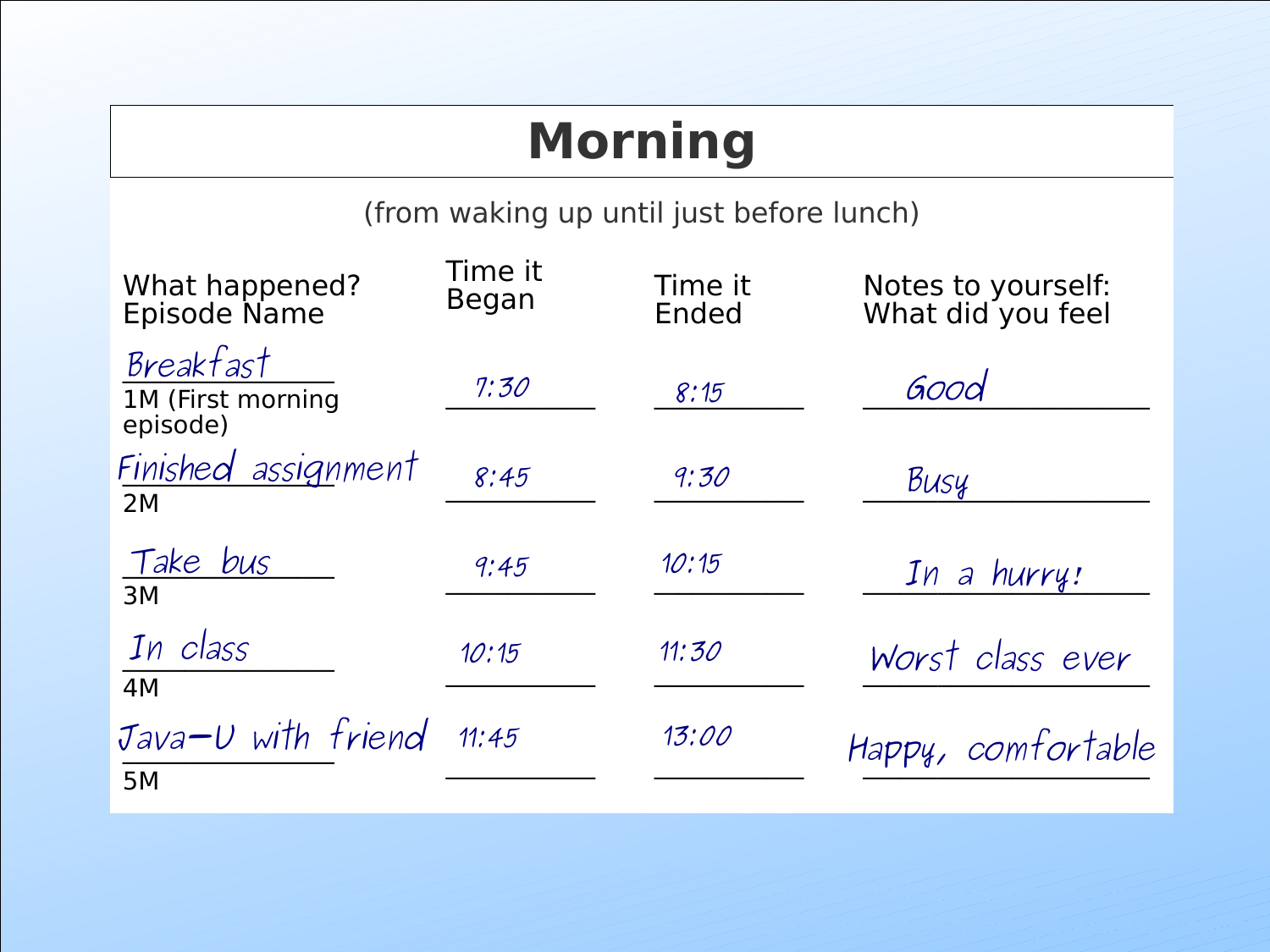- **1a. If applicable, what was the main language used during the activity?** (e.g., watching TV in Spanish, online chat in Chinese) \_\_\_\_\_\_\_\_\_\_\_\_\_\_\_\_\_\_ **English**
- **2. Where were you?**

\_\_\_ at school \_\_\_ at home \_\_\_ at work \_\_\_ somewhere else **√**

**3. Were you interacting with anyone?** (e.g., in person, on the phone, internet chat – text and/or video, etc.)

 $\sqrt{2}$  Yes  $\sqrt{2}$  No  $\rightarrow$  if no one, skip to Question 4.

#### **3a. If you were interacting with someone (please check all that apply)**



#### **Their cultural background**

 \_\_\_ English-Canadian \_\_\_ Someone/people from my heritage culture **√**French-Canadian **Dumon Other:**  $\blacksquare$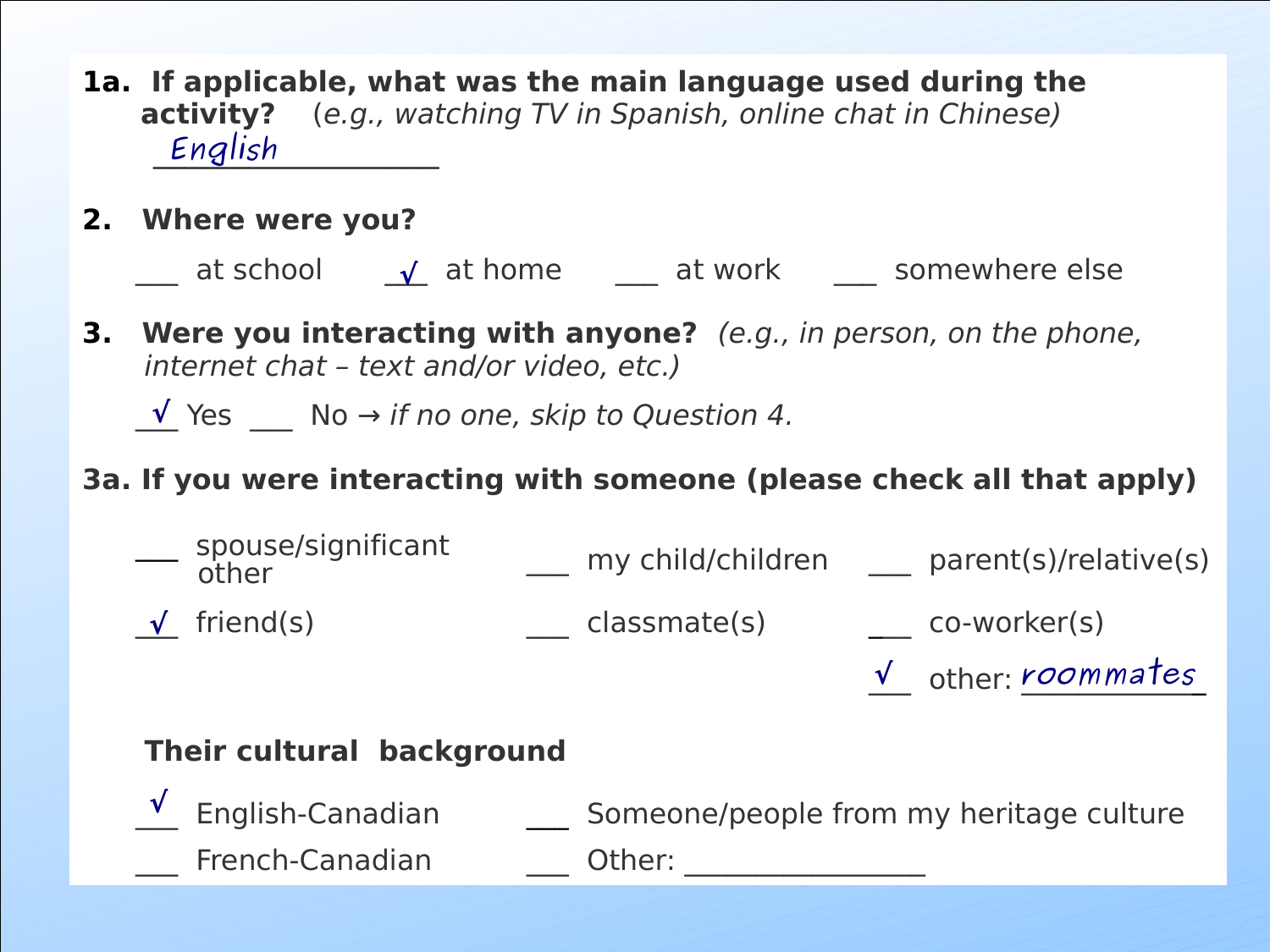# Sample (N=104, 563 episodes)

$$
\overset{3}{\blacklozenge}^{\color{blue}{71}} \overset{3}{\blacklozenge}^{\color{blue}{33}}
$$

*Multicultural Concordia Students*

Mean age = 24 (*SD*=6)

Place of birth: 76 outside Canada, 28 in Canada

Average time in Canada: 10 years (*SD*=12)

Ethnic composition: 20 European descent, 13 Arabic descent, 24 Chinese descent, 47 other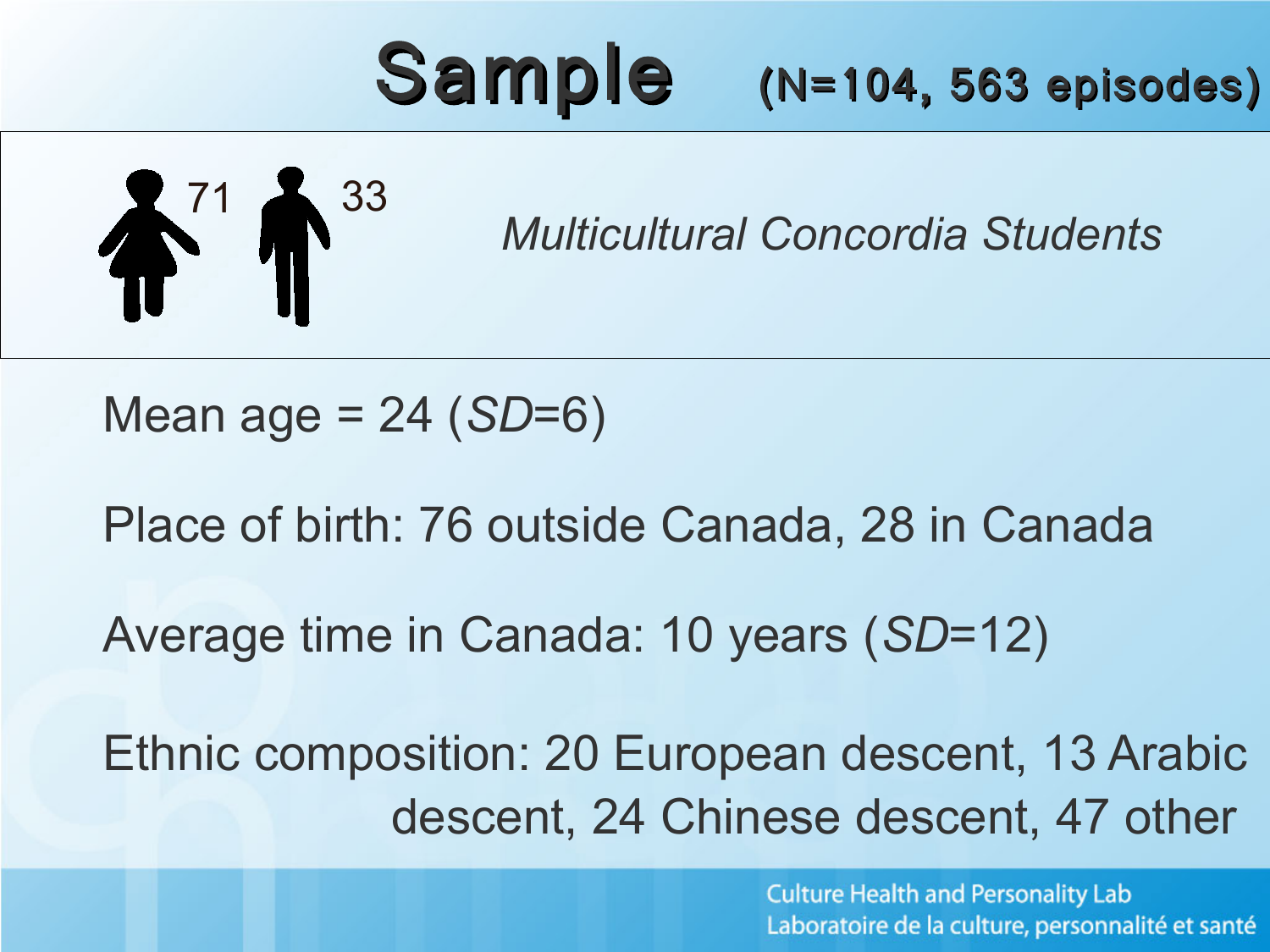

## Multi-level analysis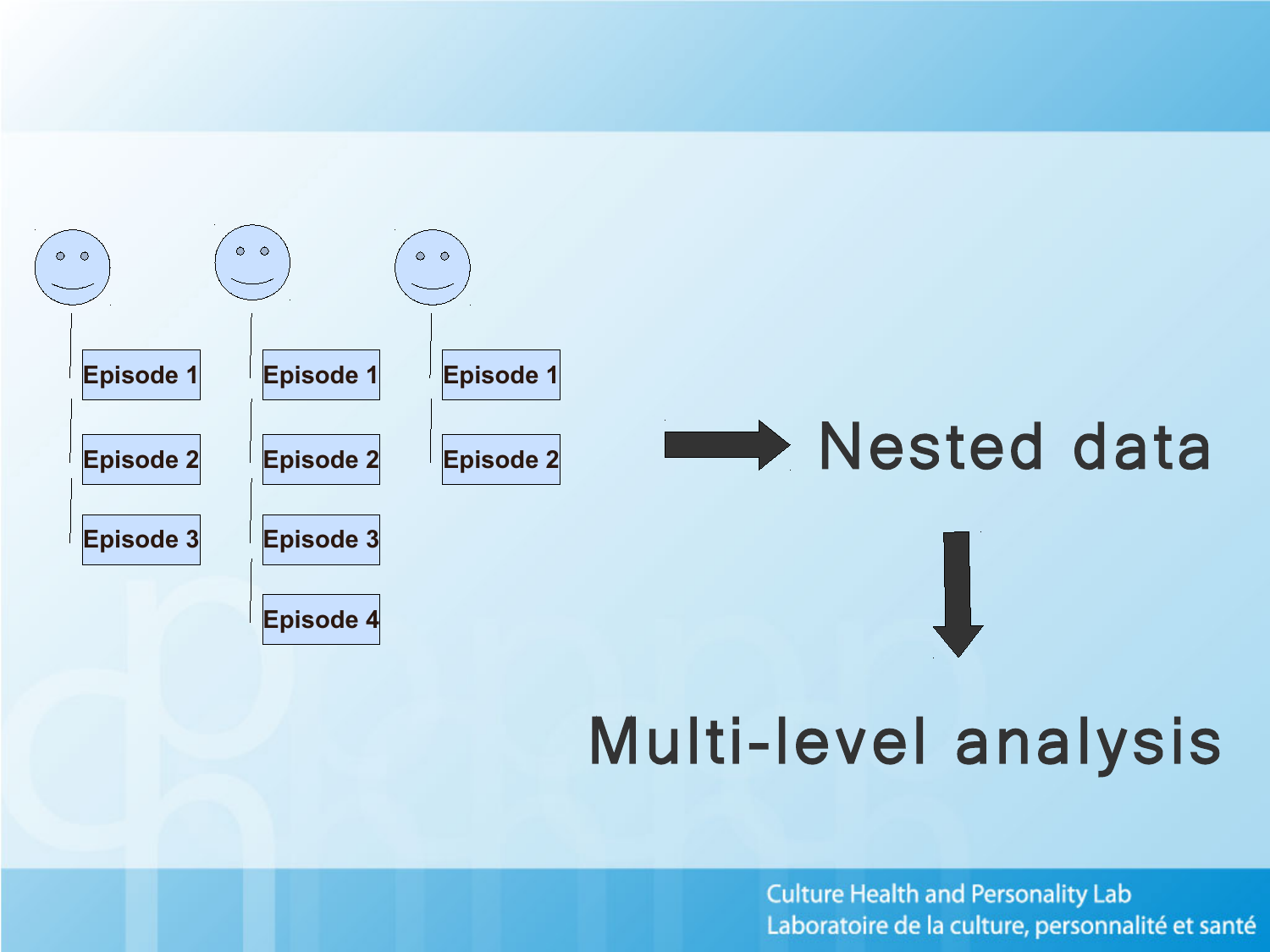#### Macrolevel predictors

Acculturation, perceived discrimination levels...



### **Criterion**



### Microlevel predictors

Cultural affiliation

Location of episode, culture of interlocutor...

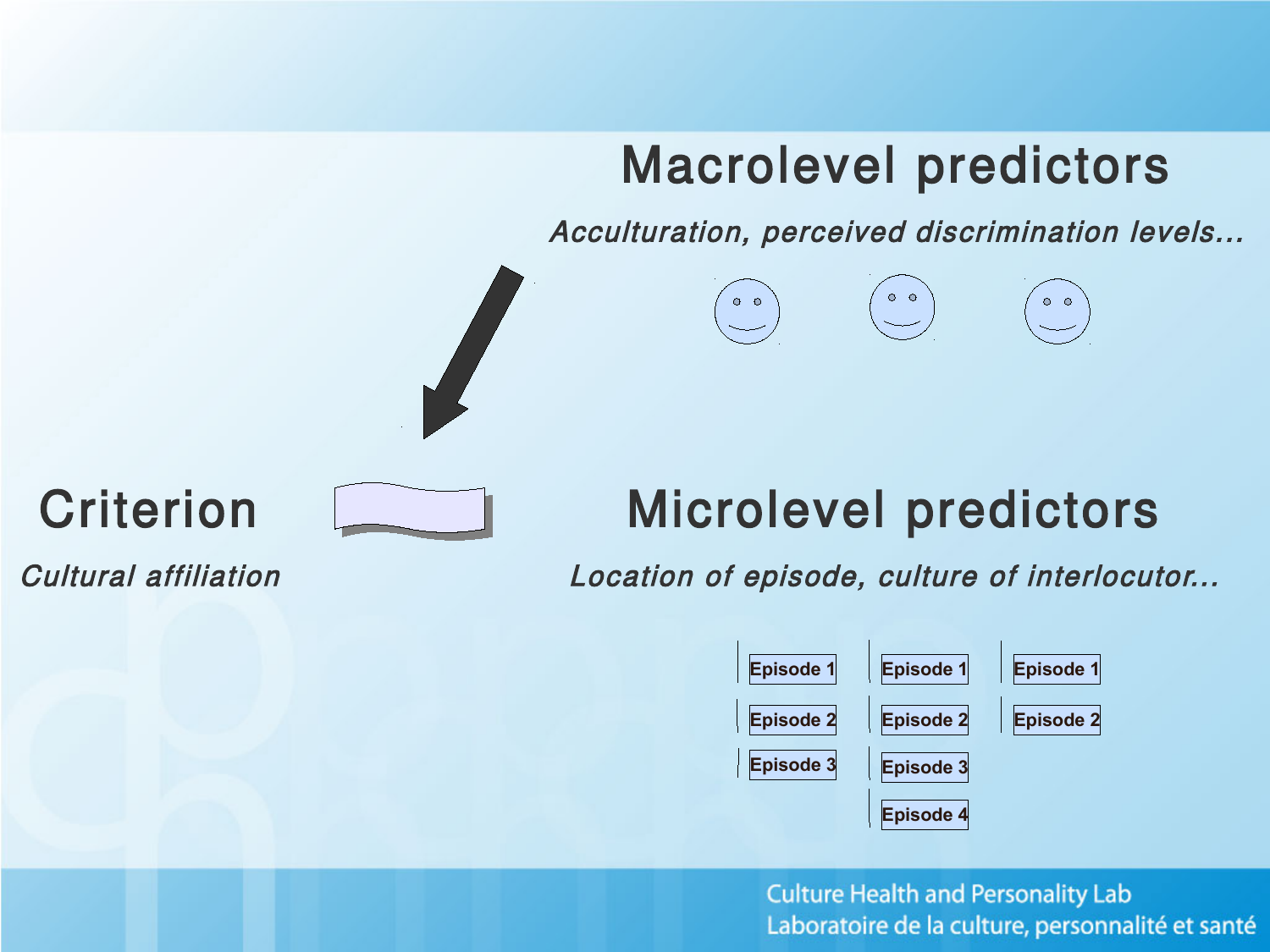### **Cultural** affiliation Mainstream v.s **Heritage**

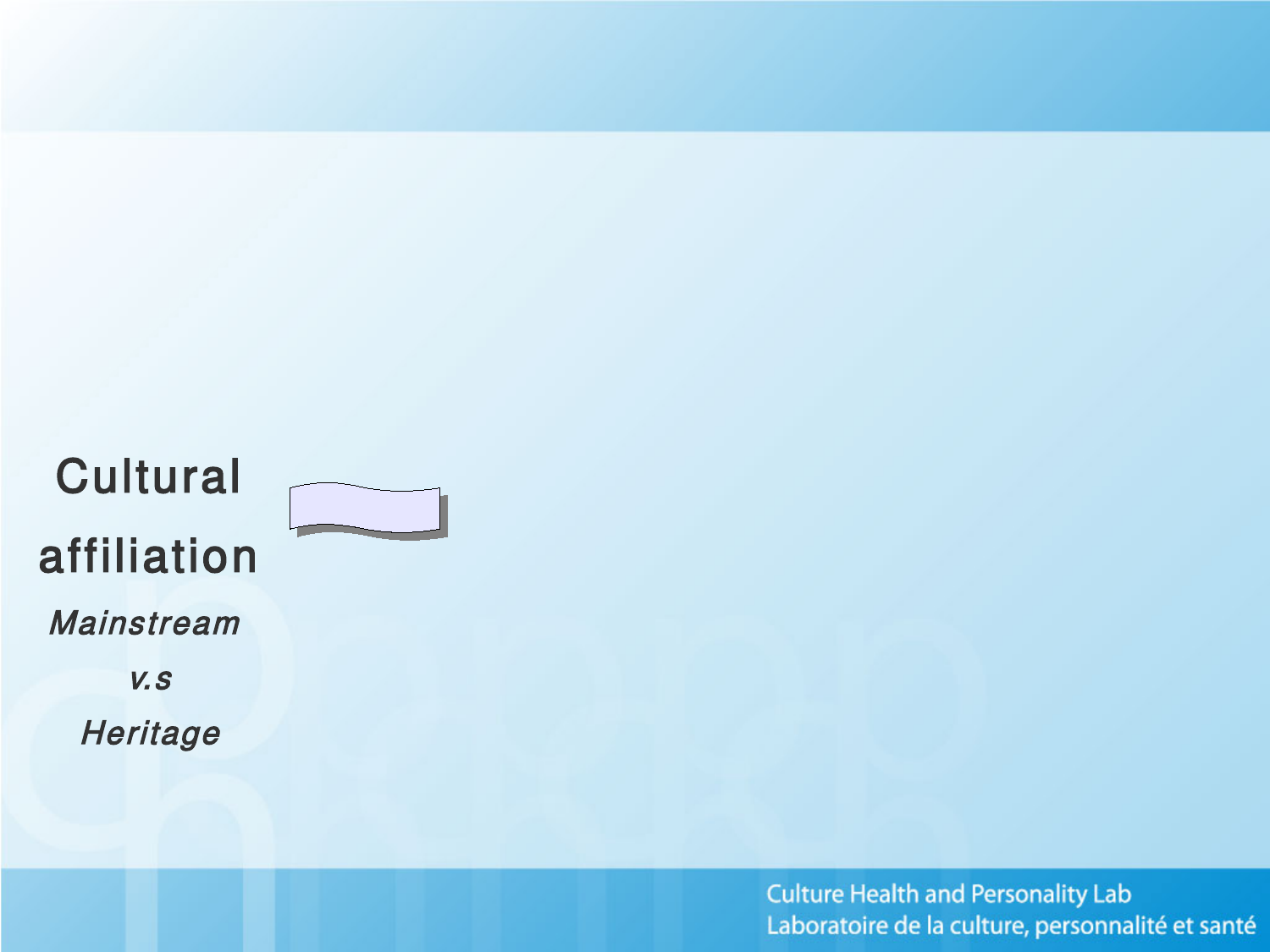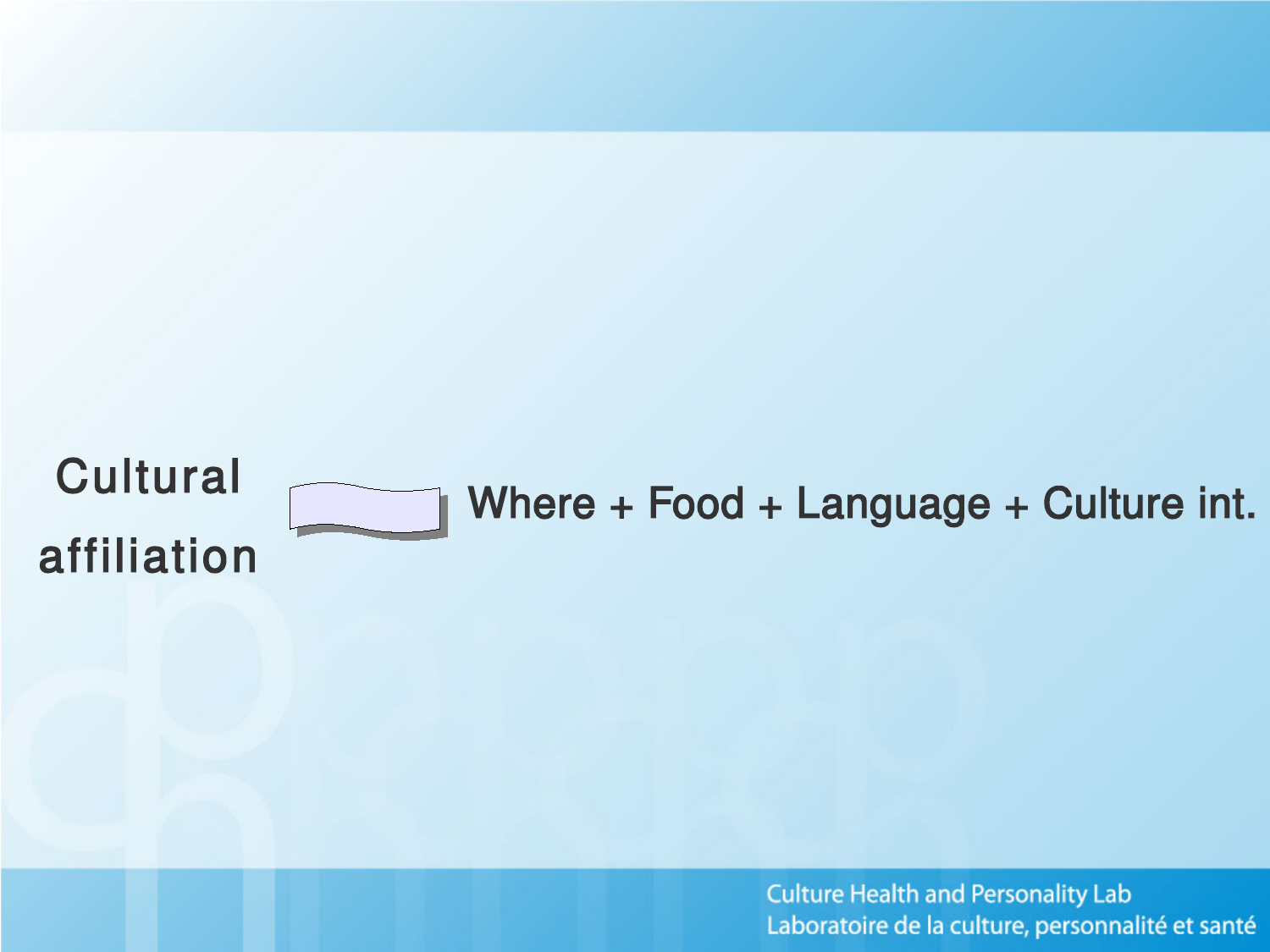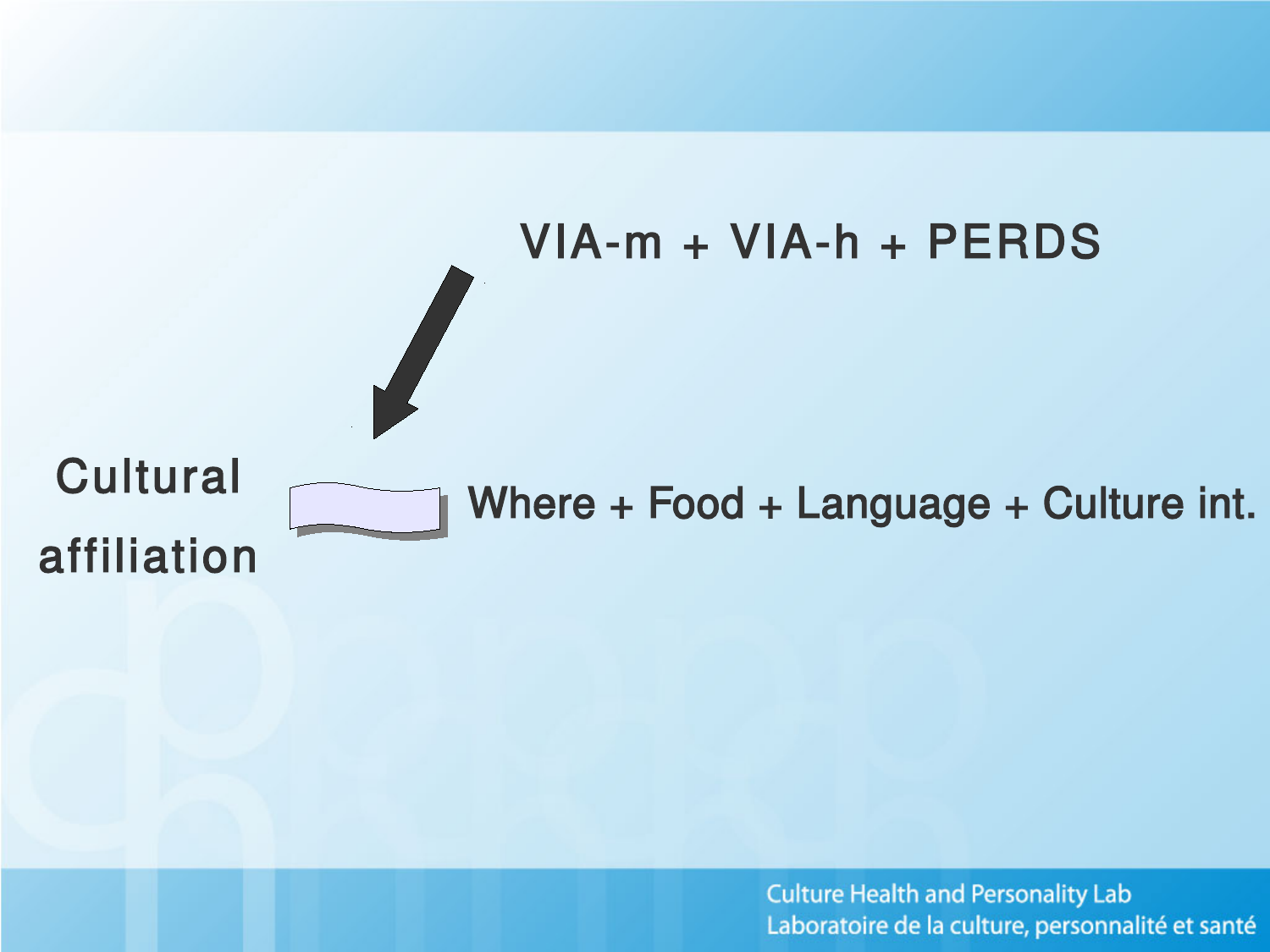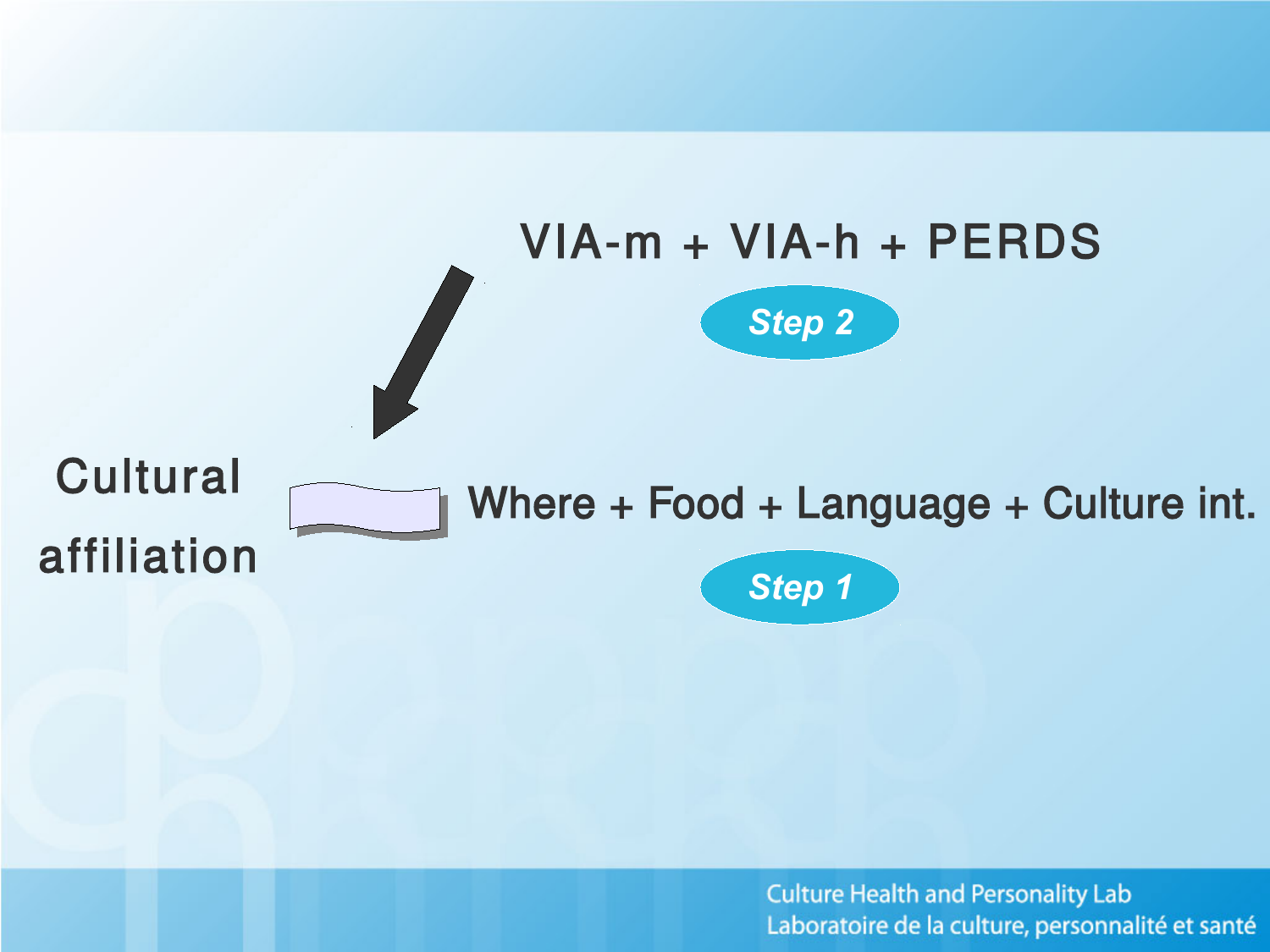

#### Generalized linear mixed model (logistic)

Fit by Laplace approximation and adaptive Gauss-Hermite quadrature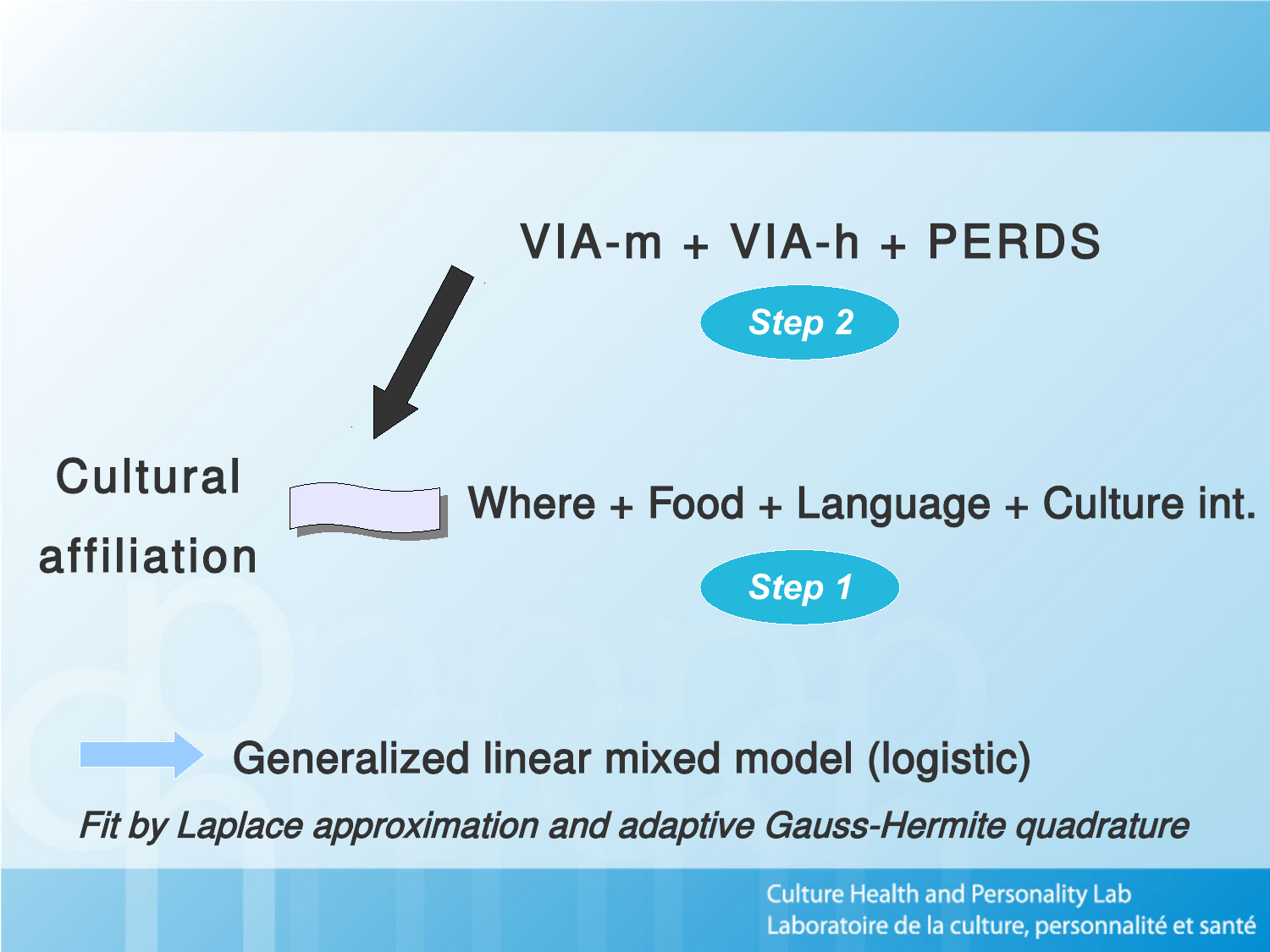# Null model

- H<sub>0</sub>: no random effects: bootstrapped p=.0000 (3000)
- Need to model random effects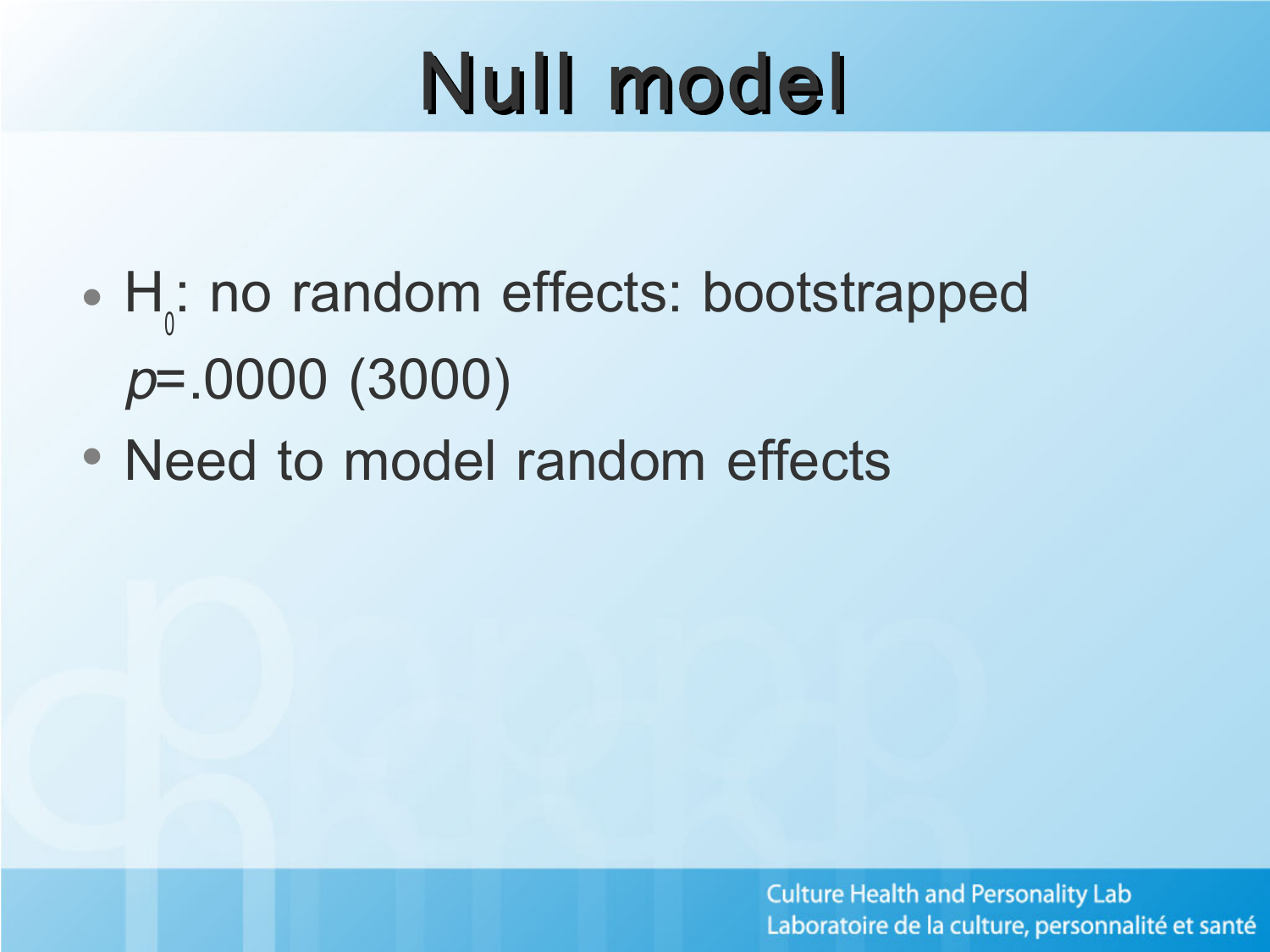## Results of hierarchical entry

**Variables Micro**

● **Somers' D = .89**

• **Res. deviance**  $\chi^2 = 150$  (df=8),  $p < .0001$ 

**Variables Macro**

● **Reduction in intercept variance =18%**  • **Res. deviance**  $\chi^2 = 18$  (df=3), *p*=.0004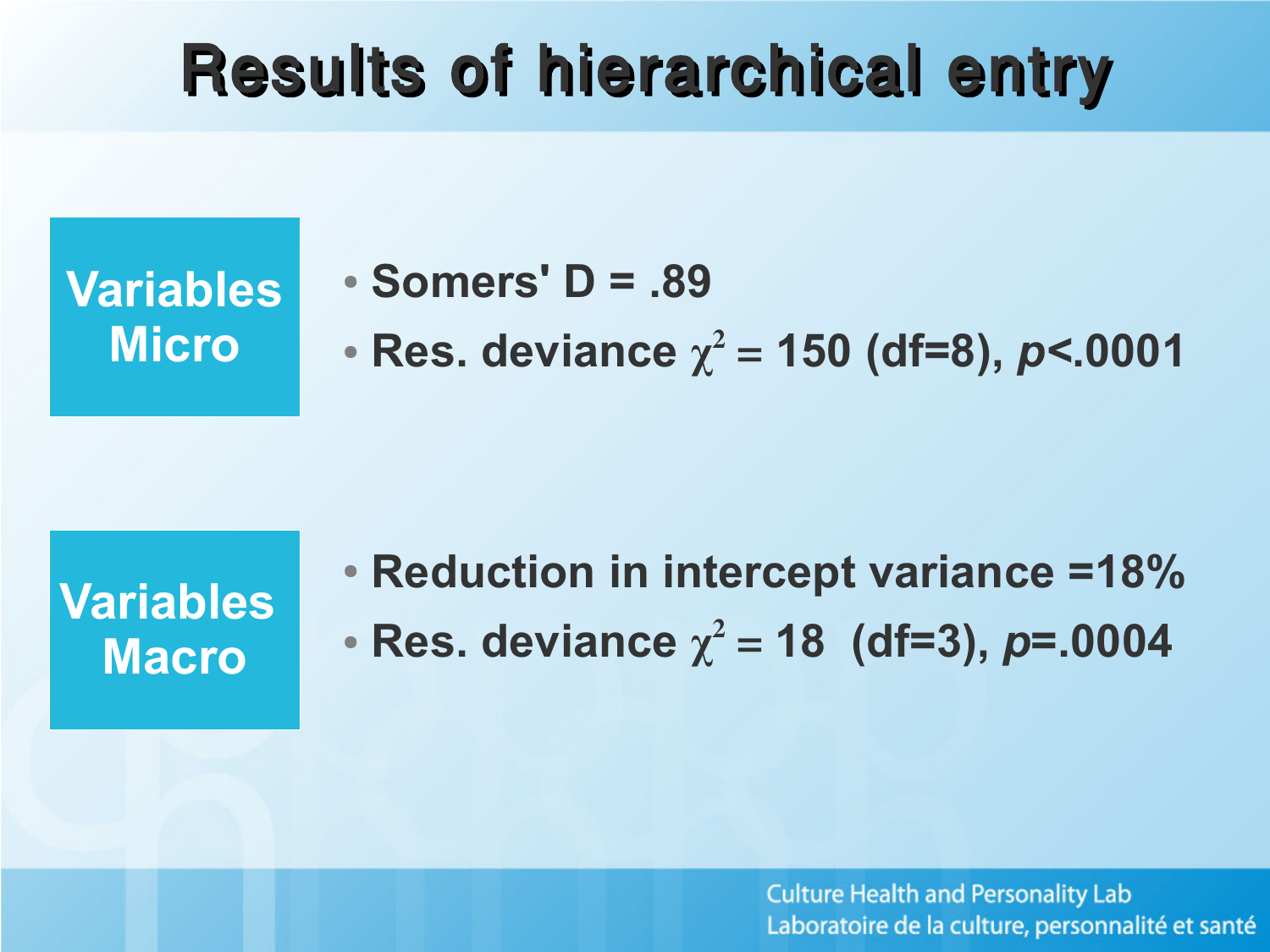## Full model: model fit

|                       | <b>Full model</b> | <b>Null model</b> |
|-----------------------|-------------------|-------------------|
| <b>AIC</b>            | 1770              | 1811              |
| <b>BIC</b>            | 1826              | 1824              |
| <b>Log Likelihood</b> | $-872$            | $-902$            |
| <b>Deviance</b>       | 1717              | 1802              |
| <b>REML deviance</b>  | 1744              | 1805              |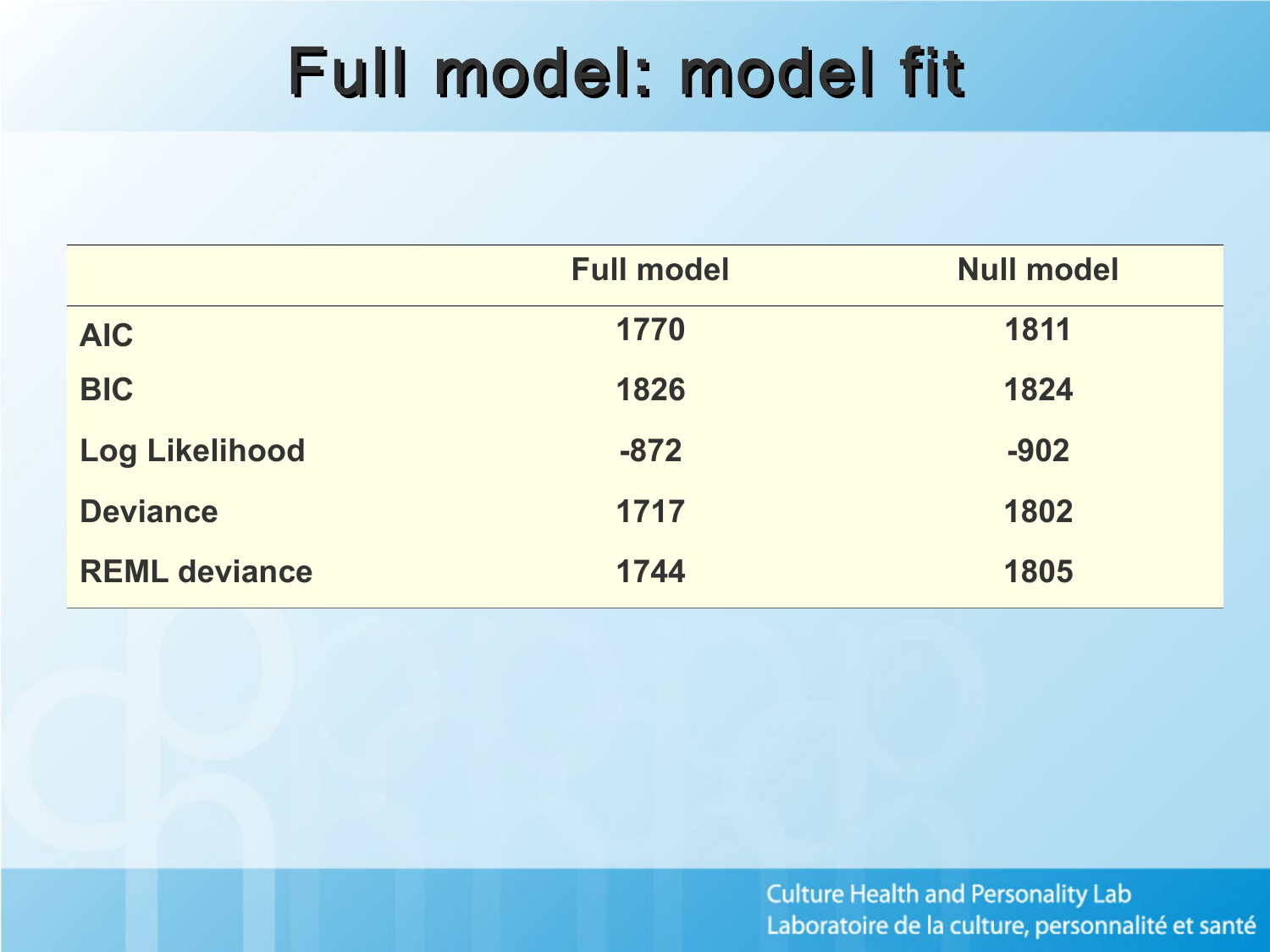## Full model: random effects

| <b>Component</b> | <b>Variance</b> | <b>HDP95 lower</b> | <b>HPD95 higher</b> |
|------------------|-----------------|--------------------|---------------------|
| <b>Intercept</b> | .47             | .38                | .57                 |
| <b>Residuals</b> | 1.02            | 1.00               | 1.14                |

#### Compared to null model:

– 34% decrease in intercept variance overall – 10% decrease in residual variance overall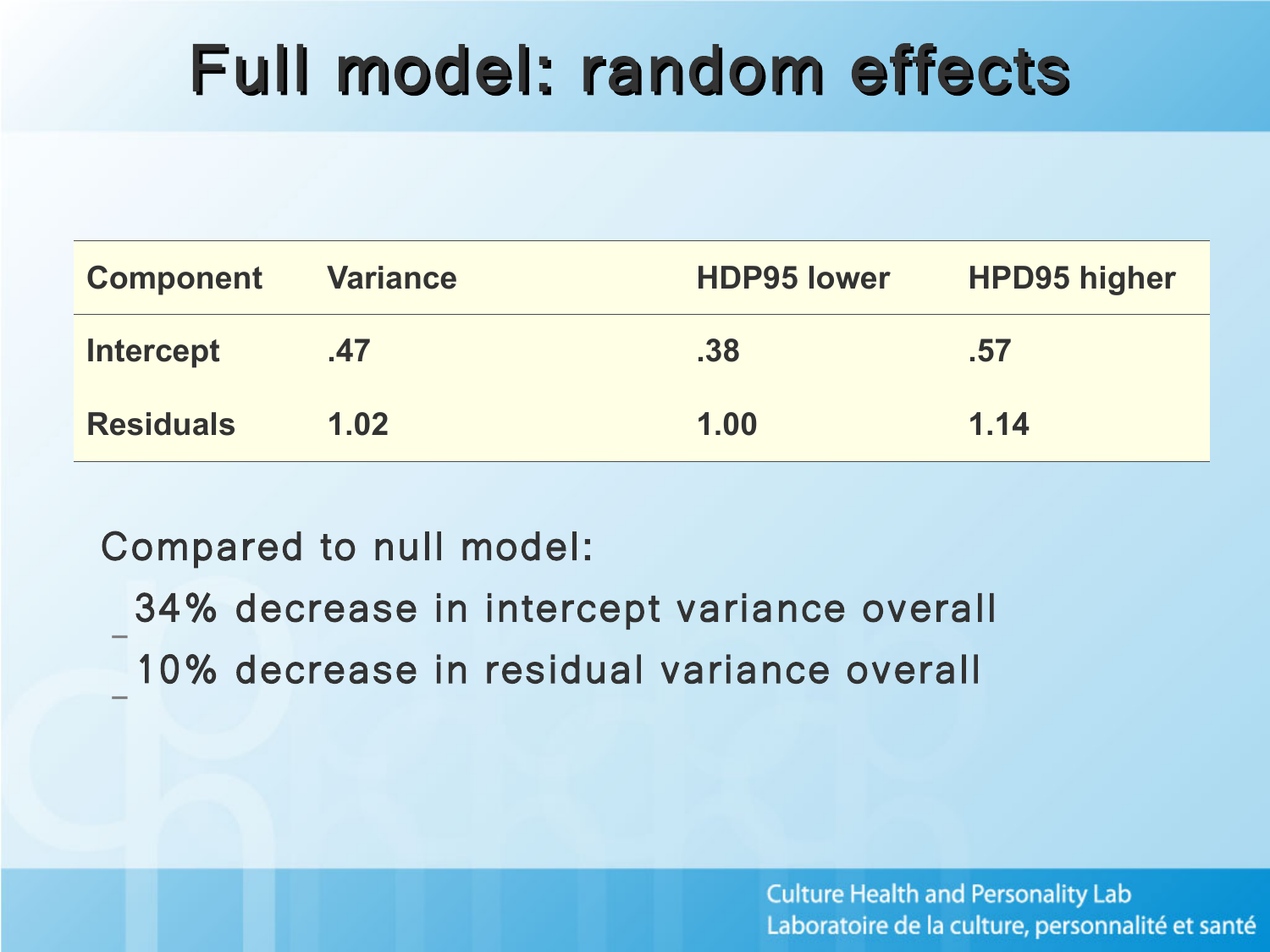### Full model: fixed effects

| <b>Predictor</b>      | <b>Estimate</b> | Stand.<br>error | <b>Boot, lower</b><br>end 95% CI | <b>Boot. higher</b><br>end 95% CI | p value |
|-----------------------|-----------------|-----------------|----------------------------------|-----------------------------------|---------|
| <b>Intercept</b>      | .18             | 1.95            | $-2.7$                           | 3.59                              | .93     |
| <b>Food act: Yes</b>  | .79             | .31             | .21                              | 1.45                              | .01     |
| <b>Where: other</b>   | $-1.08$         | .36             | $-1.84$                          | $-.50$                            | .002    |
| <b>Where: school</b>  | $-1.42$         | .40             | $-2.00$                          | $-.82$                            | .0004   |
| <b>Where: work</b>    | $-1.11$         | .78             | $-2.43$                          | .27                               | .15     |
| Lan. int.: heritage   | 3.51            | .97             | 2.46                             | 17.44                             | .0003   |
| Lan. int.: bilingual  | 1.05            | .58             | .57                              | 2.61                              | .07     |
| Lan. int.: no inter.  | $-67$           | .60             | $-1.98$                          | .36                               | .26     |
| Cul. int.: heritage   | 2.58            | .49             | 1.77                             | 3.41                              | .0000   |
| Cul. int.: hybrid     | 1.19            | .45             | .48                              | 1.83                              | .008    |
| Cul. int.: no inter.  | 1.39            | .61             | .56                              | 2.56                              | .02     |
| <b>VIA heritage</b>   | $-82$           | .24             | $-1.46$                          | $-.48$                            | .0008   |
| <b>VIA mainstream</b> | .56             | .20             | .21                              | .95                               | .004    |
| <b>PERDS</b>          | .66             | .66             | .09                              | 1.42                              | .06     |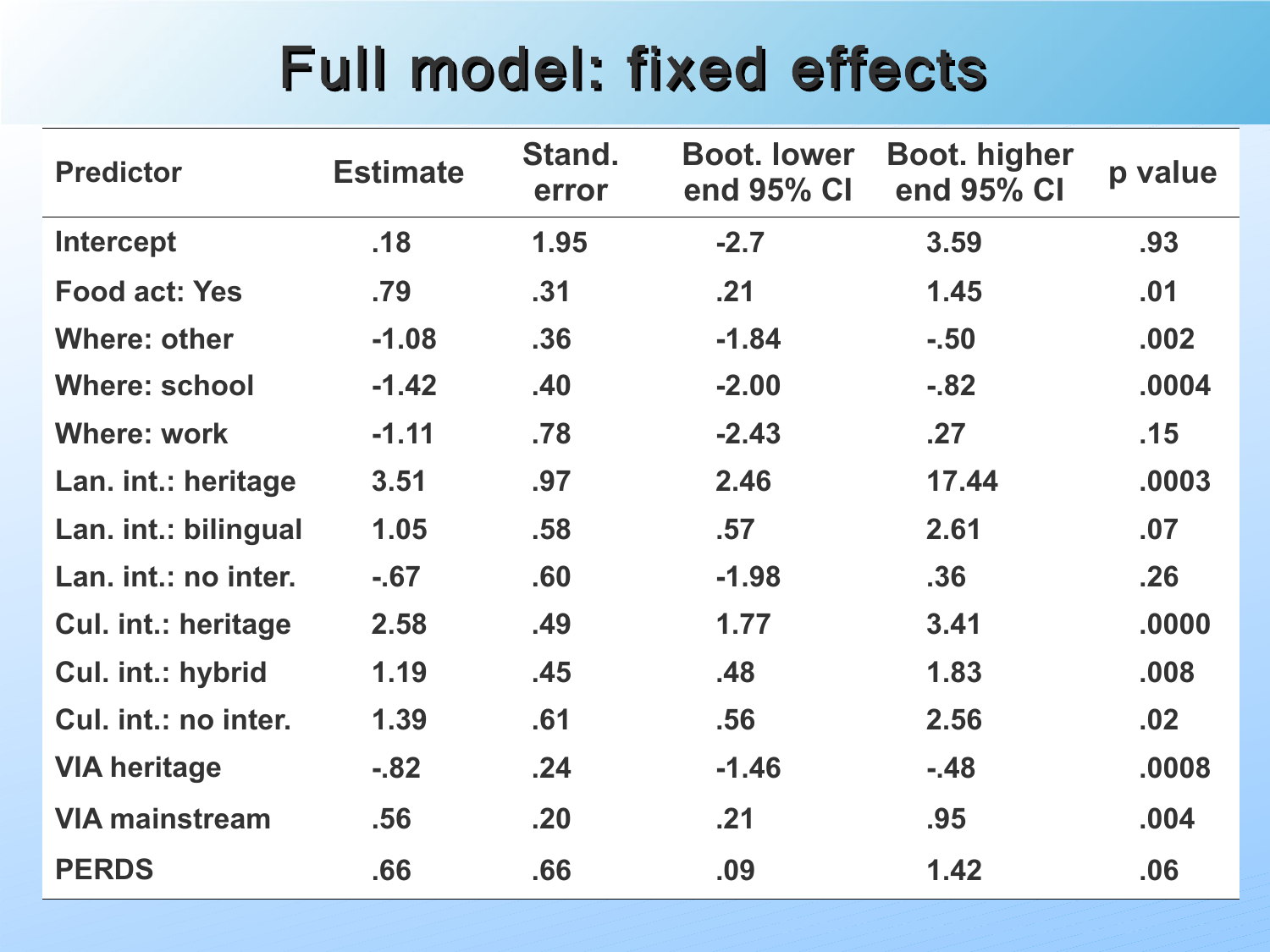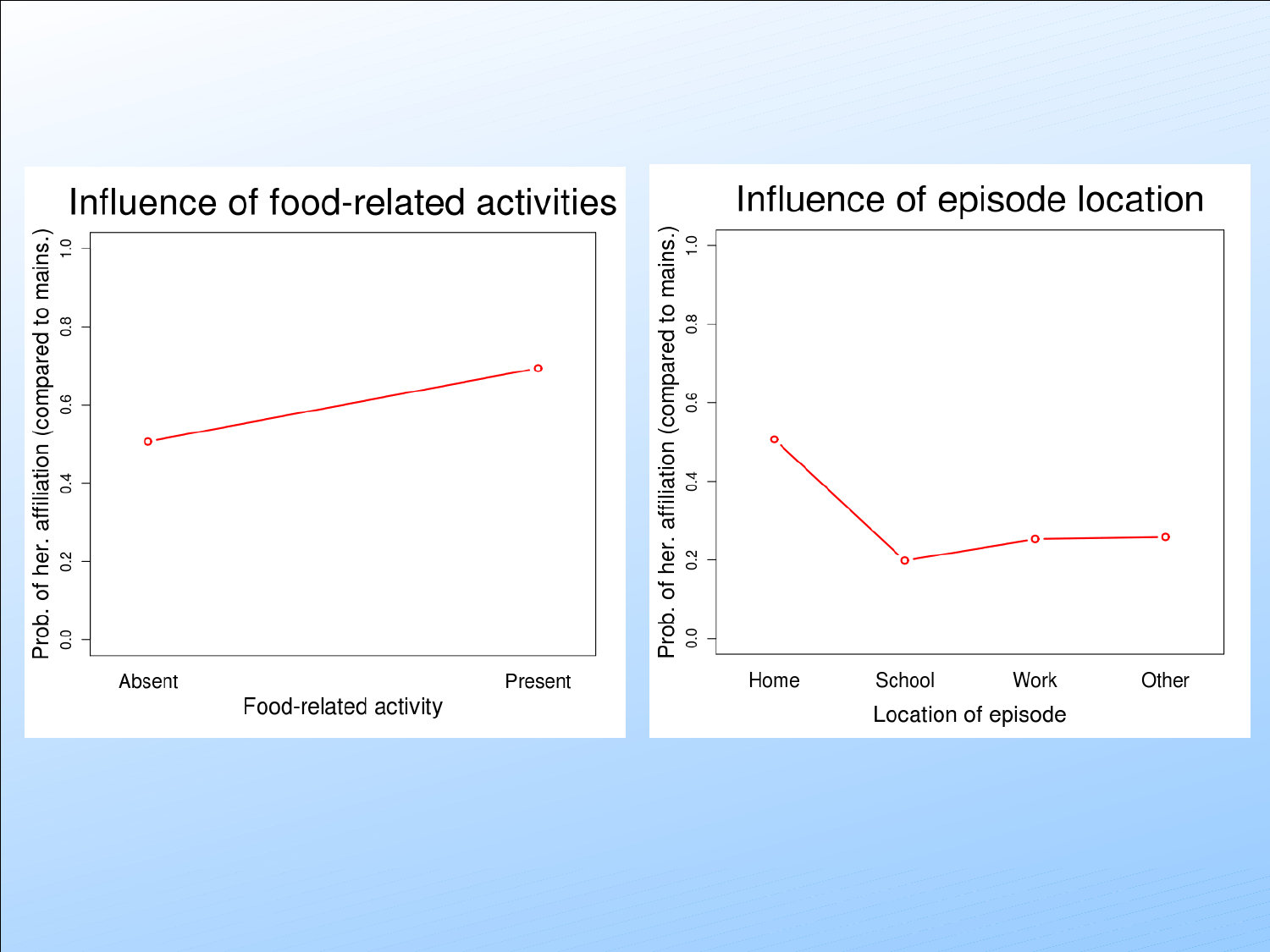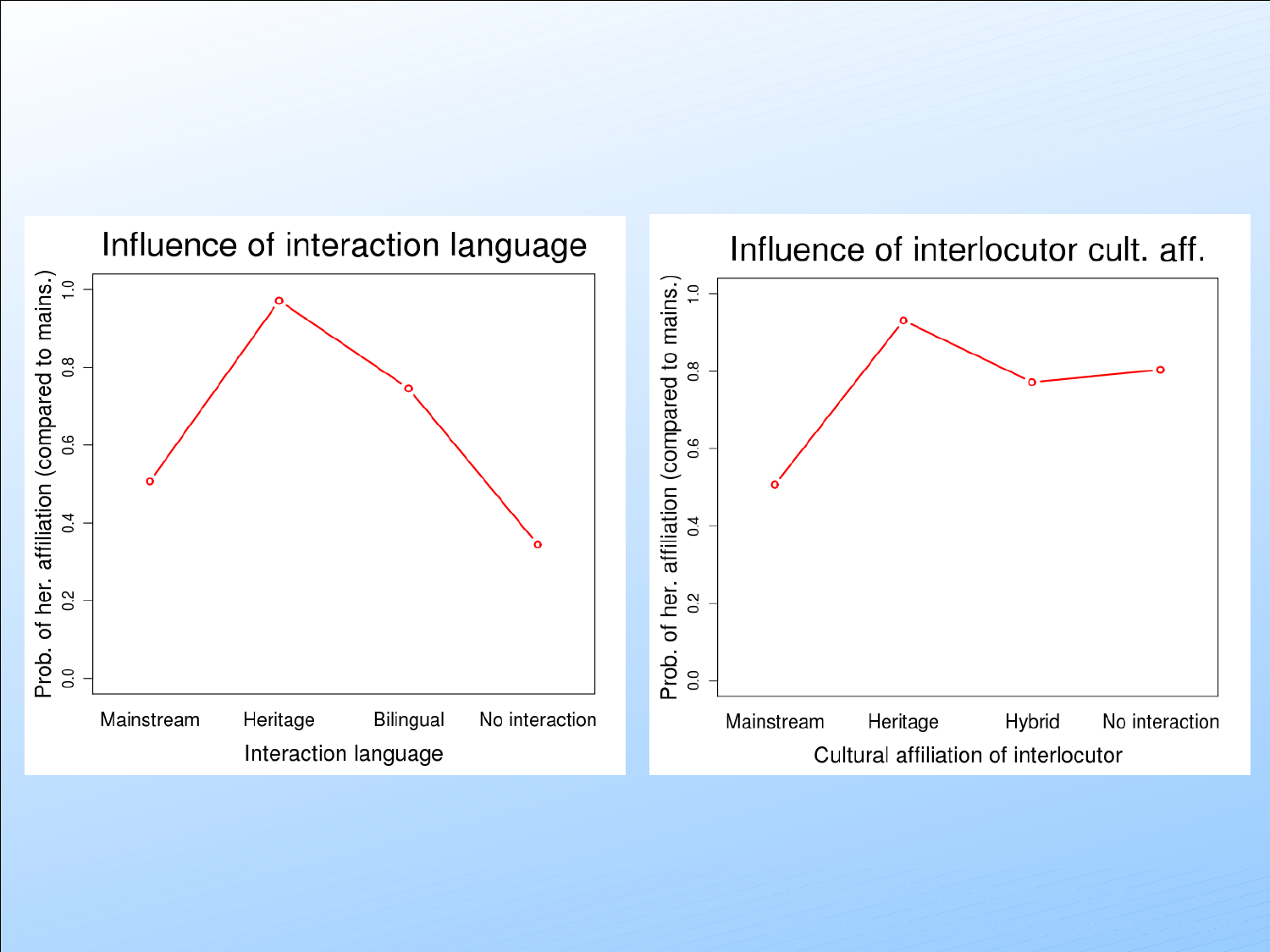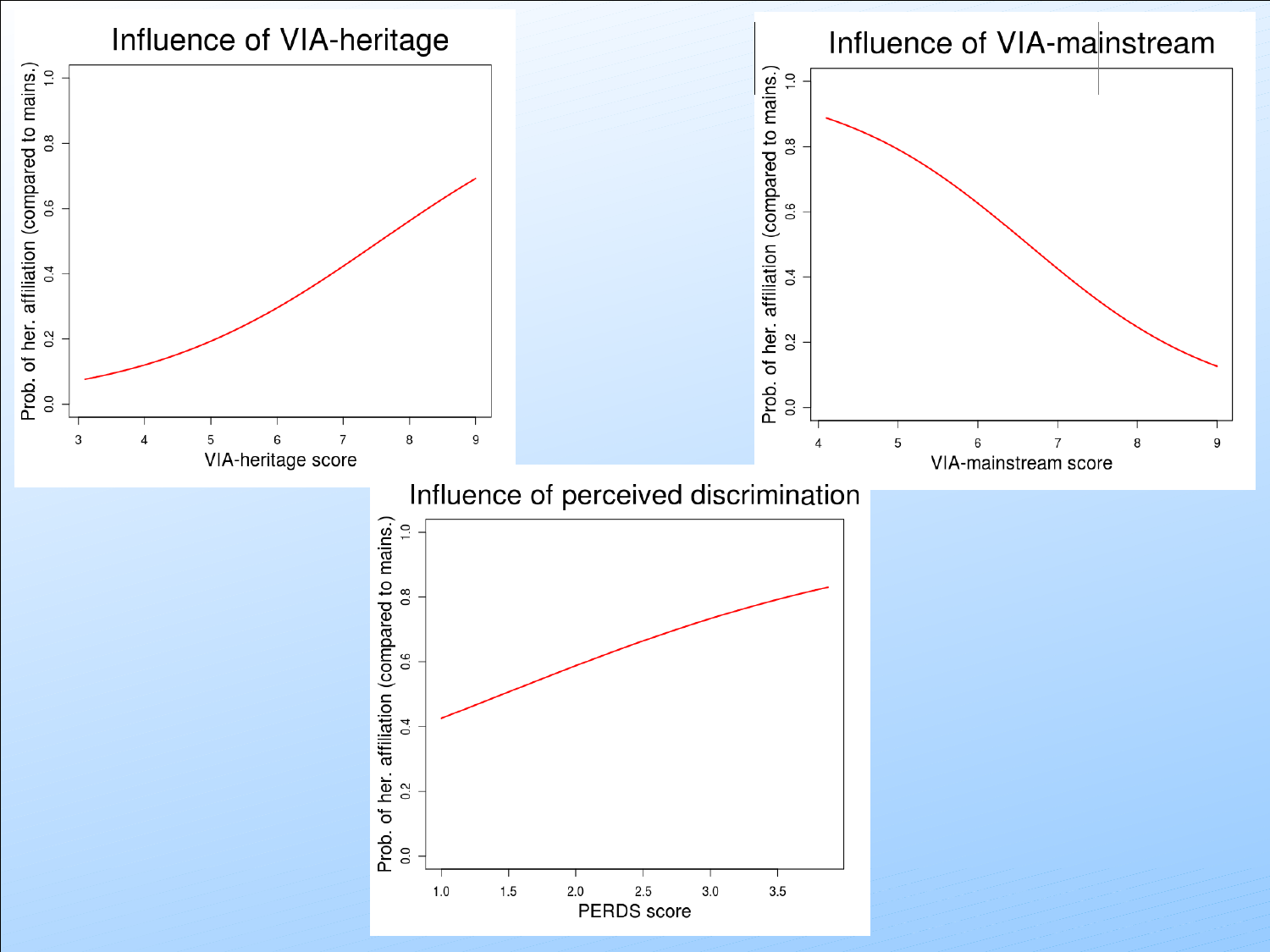

Interaction between language and VIA-mainstream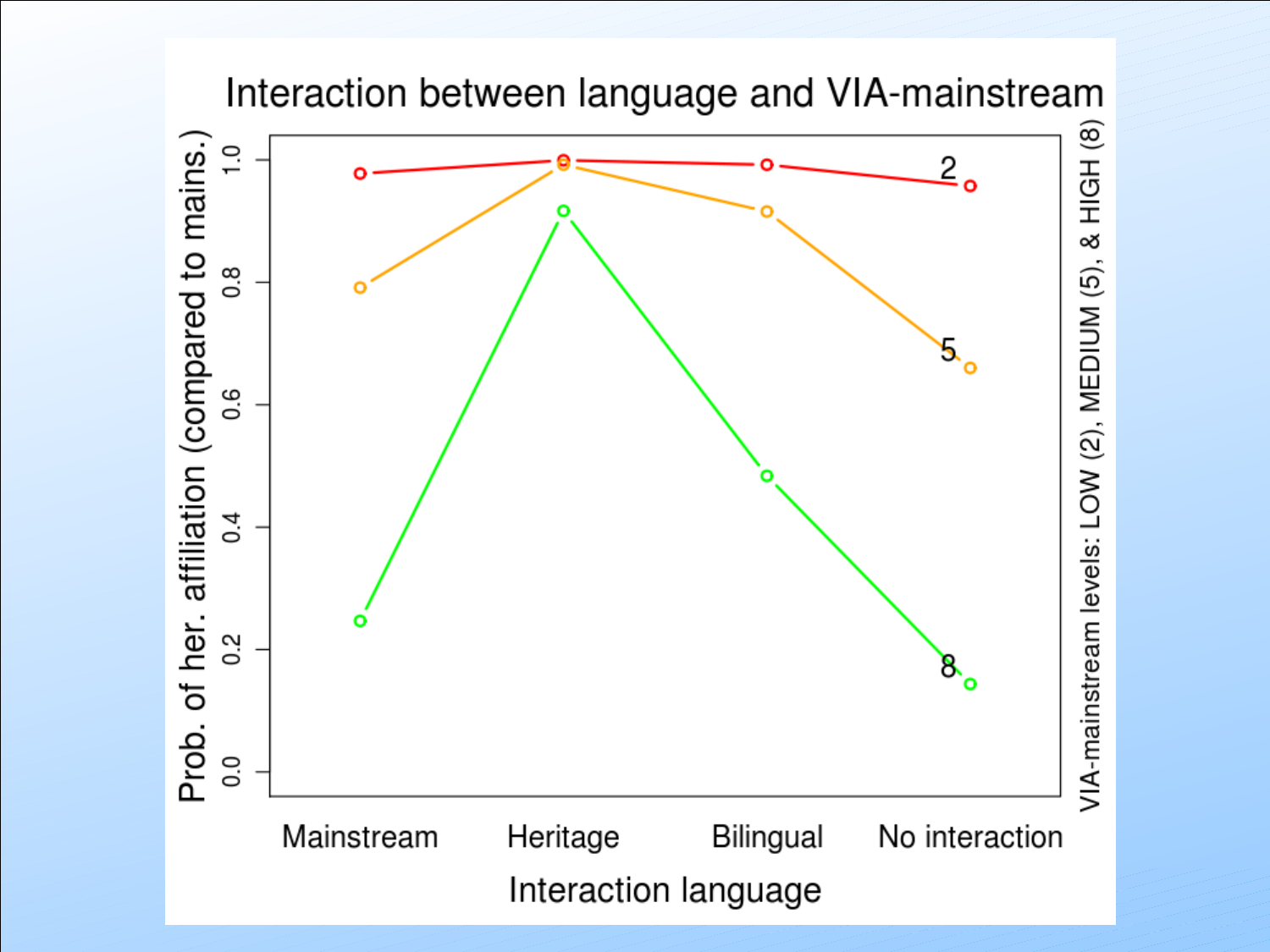# **Discussion**

- Joint role of general attitudes and specific context
- Importance of physical and social environment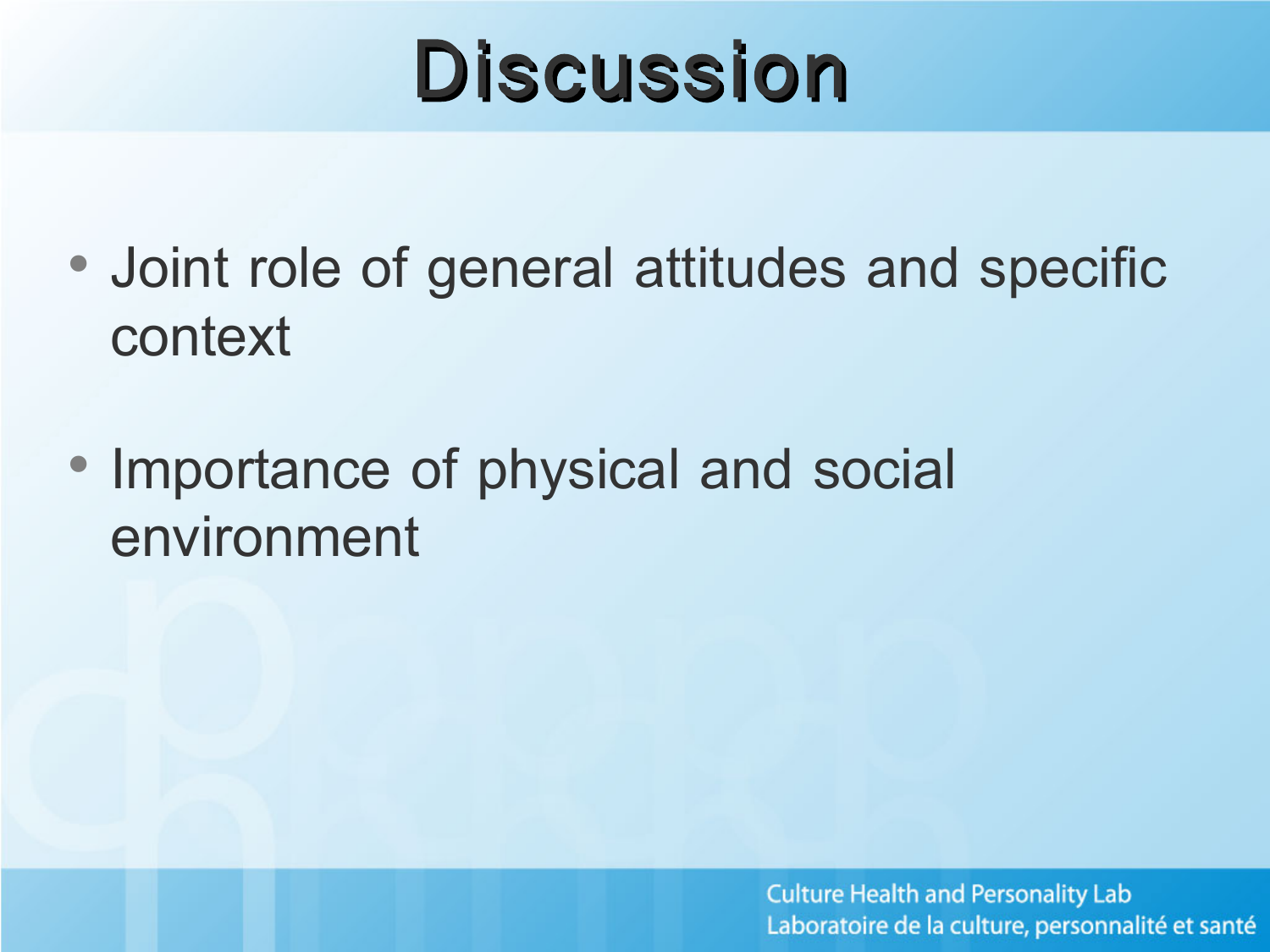# Future directions

- Online administration
- C-DRM over days